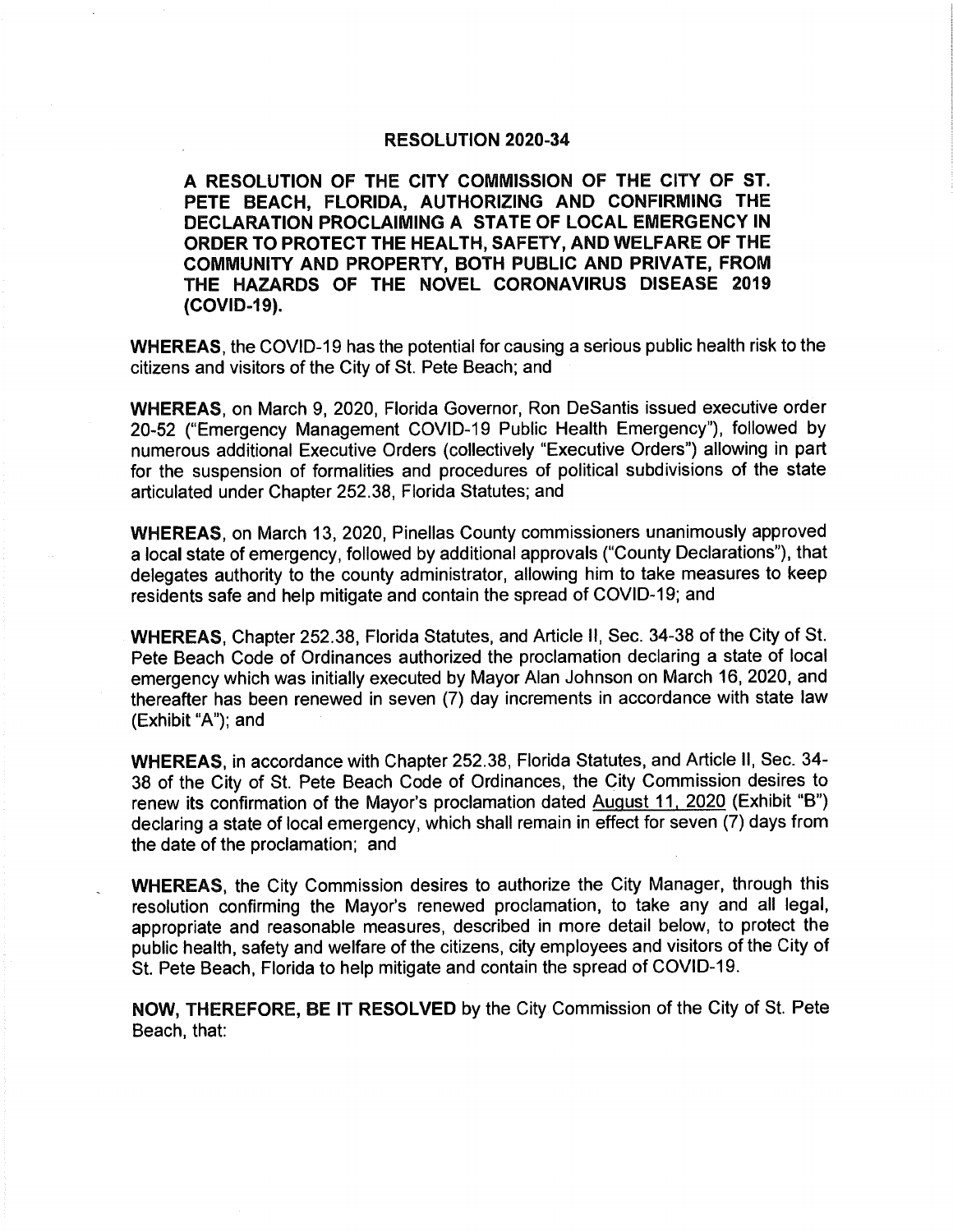Section One: The above recitals and attached exhibits are true and correct and are incorporated herein by reference.

Section Two: COVID-19 poses a serious threat to the residents of the City of St. Pete Beach and the Mayor's renewed proclamation declaring a State of Local Emergency executed on August 11, 2020 is necessary and is hereby confirmed and shall be in effect for all territory within the corporate boundaries of the City of St. Pete Beach for seven (7) days in accordance with state law and the City's code of ordinances.

Section Three: The City Commission authorizes the City Manager of the City of St. Pete Beach to take any and all legal, appropriate and reasonable measures ("Emergency Measures") to protect the public health, safety and welfare of the citizens, city employees and visitors of the City of St. Pete Beach, Florida to help mitigate and contain the spread of COVID- 19, including but not limited to the actions listed in

- a) Sec. 34-38, St. Pete Beach Code of Ordinance;
- b) 252. 38, Florida Statute; and
- c) Resolution 2020-13, as amended.

Section Four: Such Emergency Measures entrusted to the City Manager include the duties and responsibilities required of him by the City's charter, code, and other laws, policies, rules, and regulations.

BE IT FURTHER RESOLVED THAT the enforcement of the provisions of this Resolution and the associated proclamation shall be in effect until terminated or expiration in accordance with State law.

Passed this 11<sup>th</sup> day of August 2020 by the City Commission of the City of St. Pete Beach, Florida.

L

Alan Johnson; Mayor

ATTEST:

<u>Yuny</u>

Ginn VBodkin, Acting City Clerk

APPROVED AS TO FORM AND CORRECTNESS:

A

Andrew Dickman, City Attorney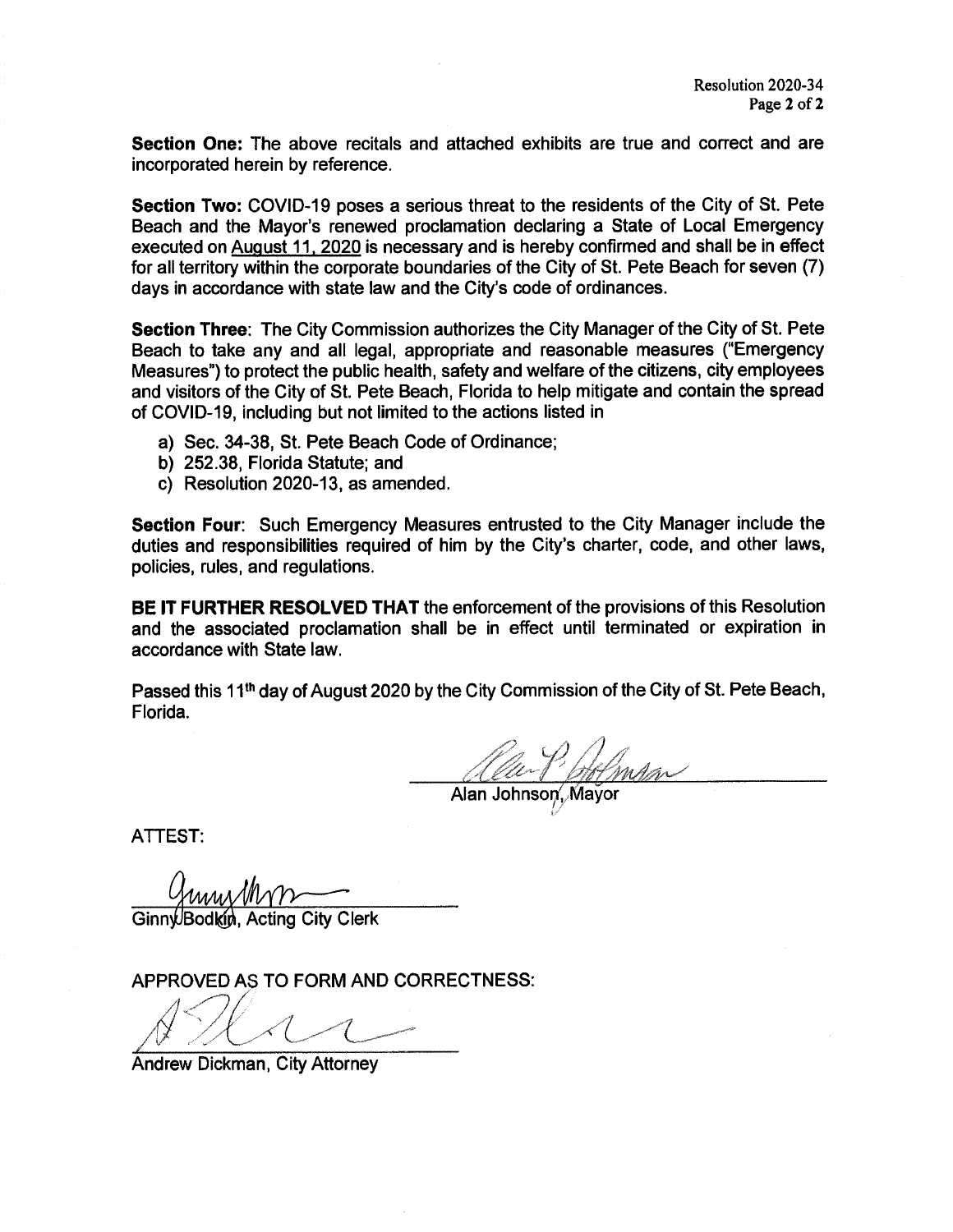## **EXHIBIT A**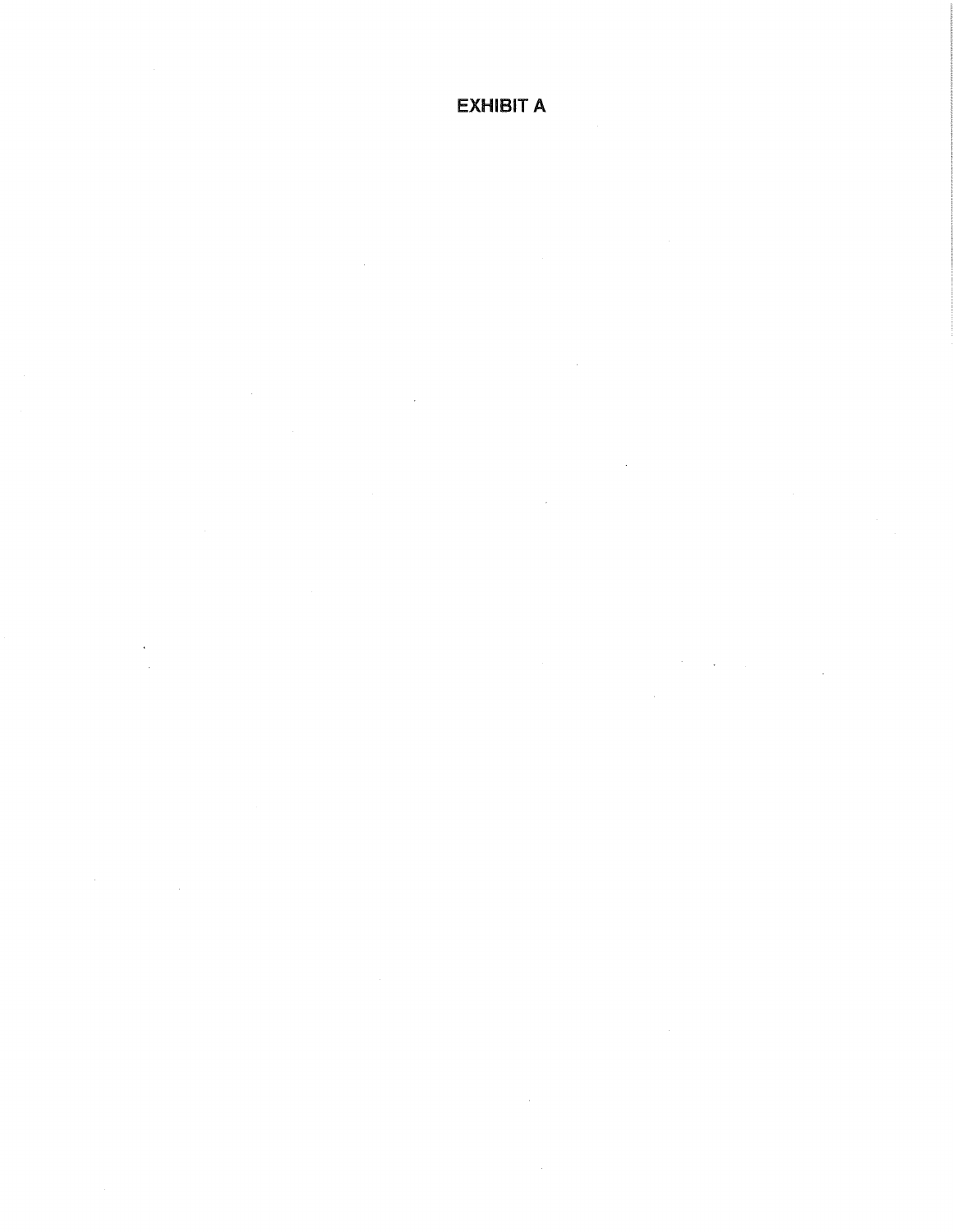

### PROCLAMATION DECLARING STATE OF LOCAL EMERGENCY

WHEREAS. Florida Governor Ron DeSantis in accordance with Article VI Section (1)(a) of the Florida Constitution and Chapter 252. Florida Statutes. promulgated in Emergency Order 20-52 to declare a State of Emergency in the State of Florida in response to Novel Coronavirus ("COVID-19"): and

WHEREAS, Pinellas County Commissioners unanimously approved a local state of emergency that delegates authority to the county administrator to keep residents safe and help mitigate and contain the spread of COVID-19; and

WHEREAS, pursuant to. Article II. Section 34-38 of the City of St. Pete Beach Code of Ordinances, the mayor. vice -mayor. commissioner. or city manager in that order may declare by proclamation a State of Local Emergency which shall be confirmed by the city commission by resolution within five working days of such declaration or at the next regularly scheduled meeting of the city commission, whichever occurs first: and

NOW, THEREFORE, 1. Alan Johnson. Mayor of the City of St. Pete Beach, Florida do hereby proclaim a State of Local Emergency shall be declared, effective immediately, for all territory within the corporate boundaries of the City of St. Pete Beach.

1T 1S FURTHER PROCLAIMED THAT the City of St. Pete Beach hereby exercises its authority and waives the procedures and Formalities required by law of a political subdivision as provided in Chapter 252. 38, Florida Statutes.

IT 1S FURTHER PROCLAIMED THAT the enforcement of the provisions of the Following emergency ordinances, pursuant to the City Code of Ordinances. Article 11. Emergency Management. shall be in effect until the termination of the State of Local Emergency. The City Manager is hereby ordered to take whatever prudent actions are necessary to protect the health, safety, and welfare of the community.



IN WITNESS WHEREOF. I have here unto set my hand and caused the great Seal of The City of  $St$ , Pete Beach. Florida to be affixed this  $\sqrt{1/\sqrt{2}}$  day of March. 2020.

Alan Johnson. Mayor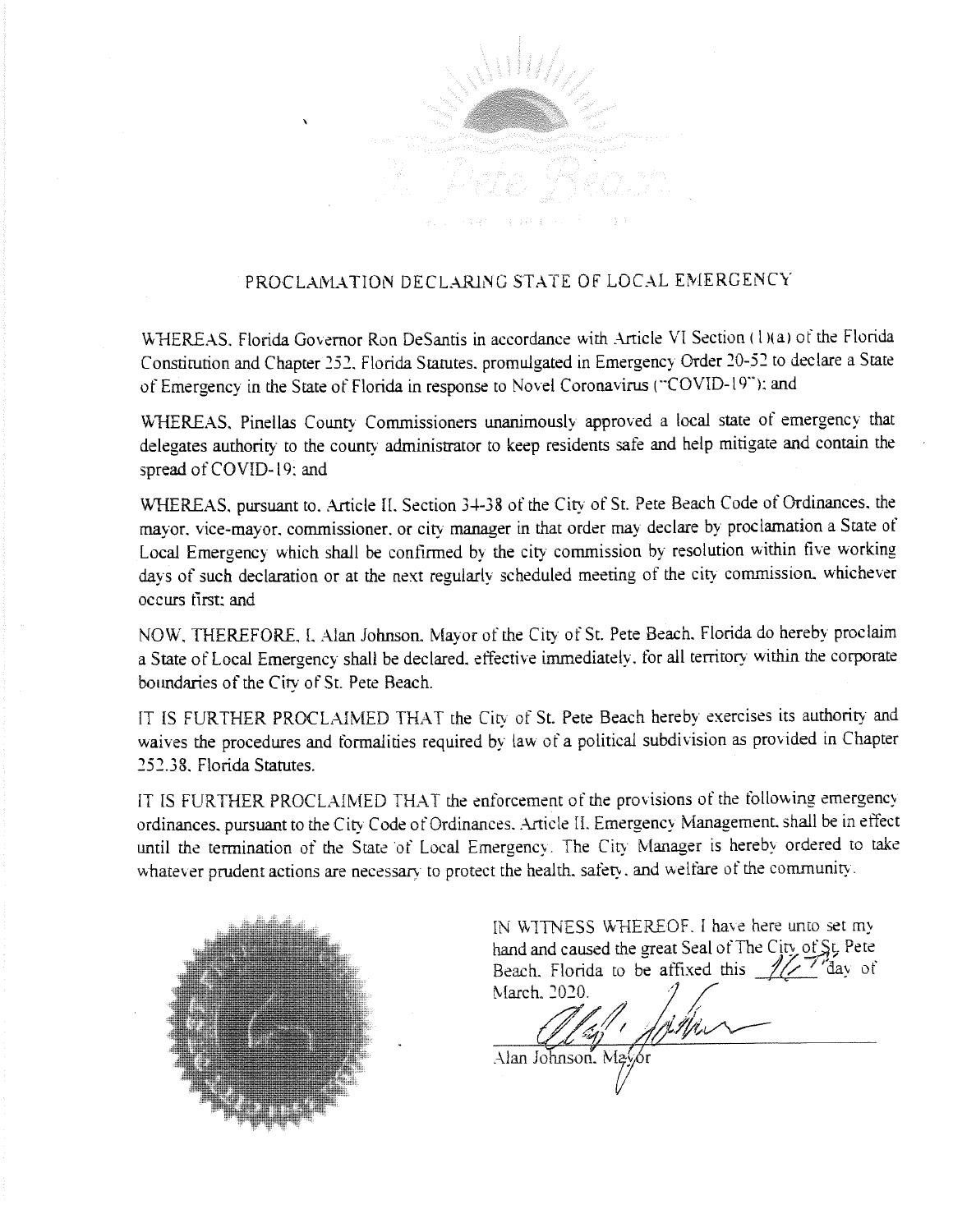# **EXHIBIT B**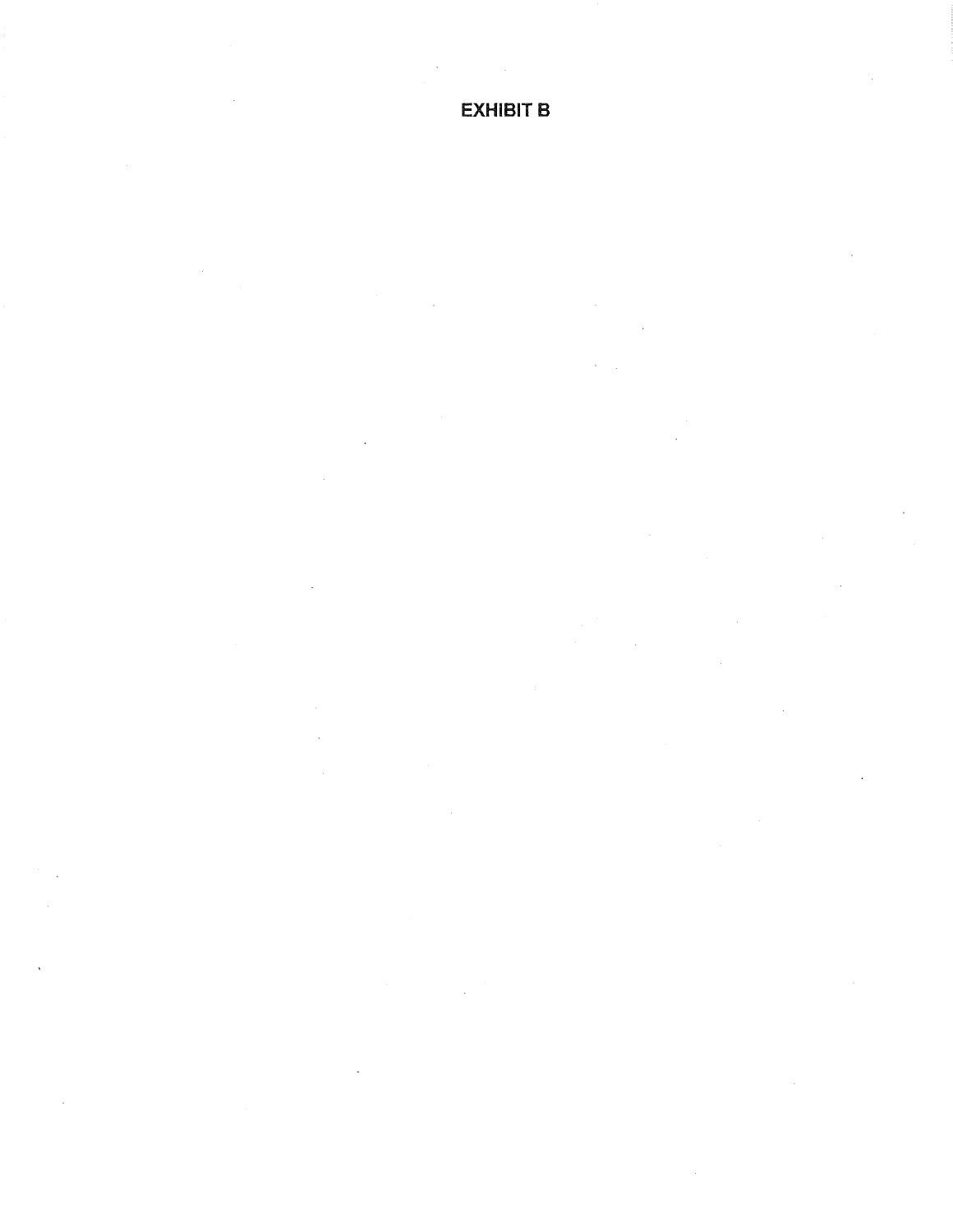

The Sunset Capital of Florida

### RENEWED PROCLAMATION DECLARING STATE OF LOCAL EMERGENCY August 11, 2020

WHEREAS, the COVID-19 has the potential for causing a serious public health risk to the citizens and visitors of the City of St. Pete Beach; and

WHEREAS, on March 9, 2020, Florida Governor, Ron DeSantis issued executive order 20-52 Emergency Management COVID- 19 Public Health Emergency"), followed by numerous additional Executive Orders (collectively "Executive Orders") allowing in part for the suspension of formalities and procedures of political subdivisions of the state articulated under section 252. 38, Florida Statutes; and

WHEREAS, on March 13, 2020, Pinellas County commissioners unanimously approved a local state of emergency, followed by additional approvals (" County Declarations"), that delegates authority to the county administrator, allowing him to take measures to keep residents safe and help mitigate and contain the spread of COVID-19; and

WHEREAS, Chapter 252. 38, Florida Statutes, and Article II, Sec. 34- 38 of the City of St. Pete Beach Code of Ordinances authorized the proclamation declaring a state of local emergency which was initially executed by the undersigned on March 16, 2020, was confirmed by the City Commission by Resolution Number 2020-07, and successively renewed as the State of Local Emergency every seven (7) days thereafter, and is in effect for seven (7) days in accordance with state law; and

WHEREAS, even though both the Governor of the State of Florida and the Pinellas Board of County Commissioners have issued orders and initiated Phase Two of a gradual reopening for normal activities; there remains a necessity for emergency directives in the city; and

WHEREAS, in accordance with Chapter 252.38, Florida Statutes, and Article II, Sec. 34-38 of the City of St. Pete Beach Code of Ordinances, I desire to renew the proclamation declaring a state of local emergency, which shall be submitted to the City Commission for confirmation.